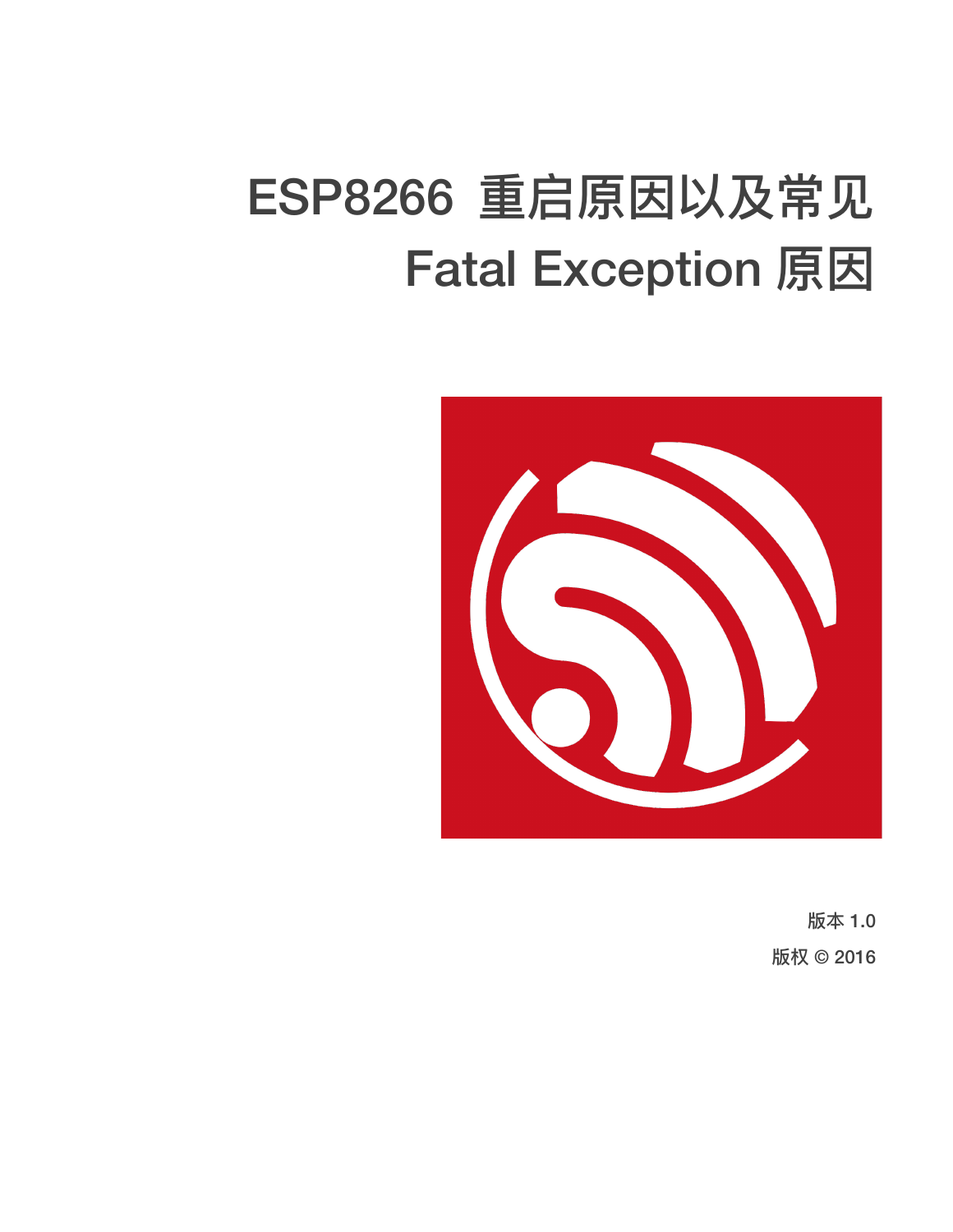## 关于本手册

本文介绍了 ESP8266 重启原因以及常见 Fatal exception 原因的判断方法。

本手册结构如下:

| 童     | '示题                    | 内容                                         |
|-------|------------------------|--------------------------------------------|
| 第1章   | 重启原因                   | 介绍通过 ROM code 和用户程序判断 ESP8266 重启原因的方<br>法。 |
| 第 2 章 | 常见 Fatal Exception 及原因 | 介绍 ESP8266 常见 Fatal exception 及原因。         |

#### 发布说明

| 日期      | 版本               | 发布说明                            |
|---------|------------------|---------------------------------|
| 2016.08 | $\sqrt{1}$<br>.U | 首次发布<br>$\cdot$ $\cdot$ $\circ$ |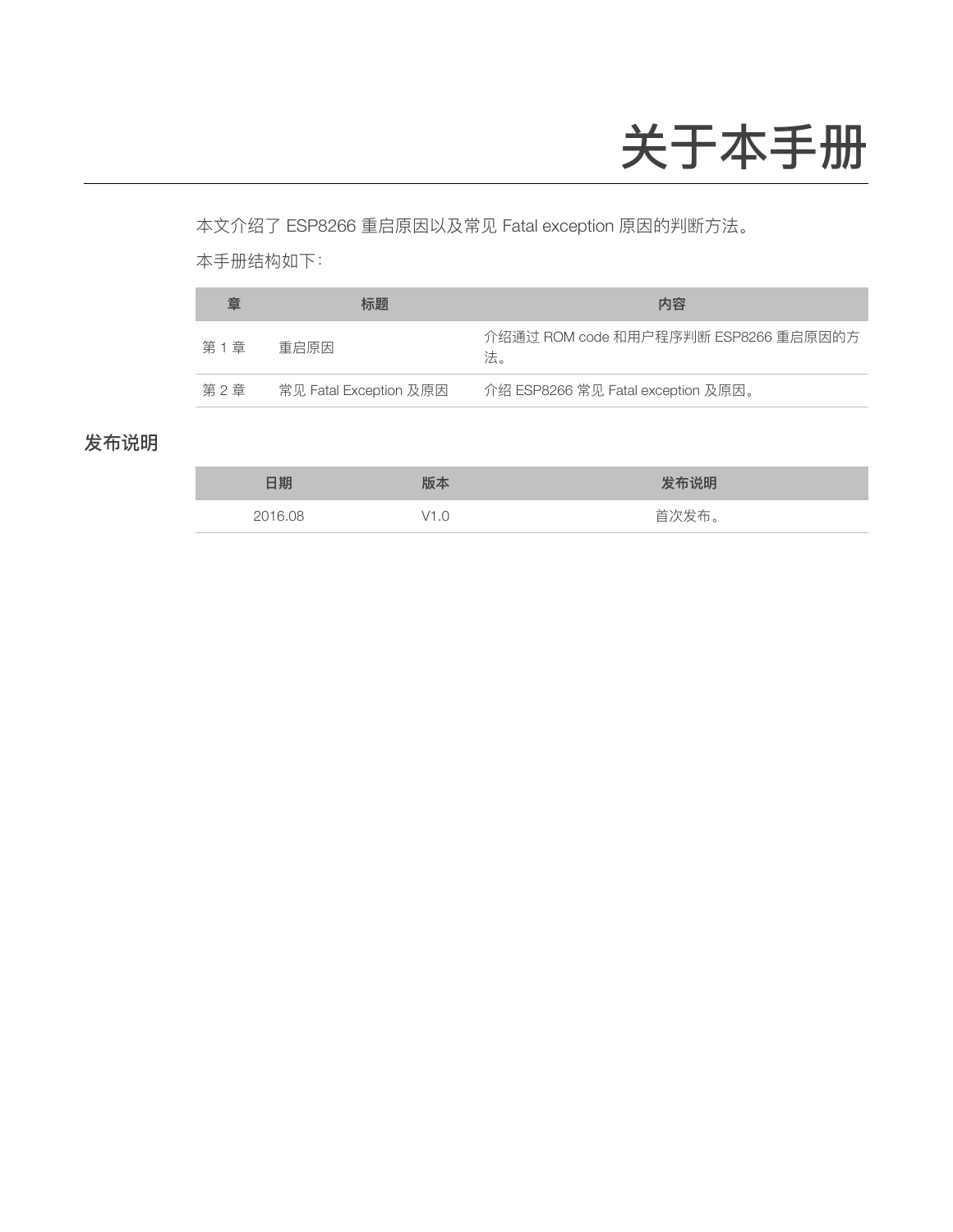

|  | 1.1. ROM Code 判断重启原因……………………………………………………………………………………………1 |  |
|--|----------------------------------------------------------|--|
|  |                                                          |  |
|  |                                                          |  |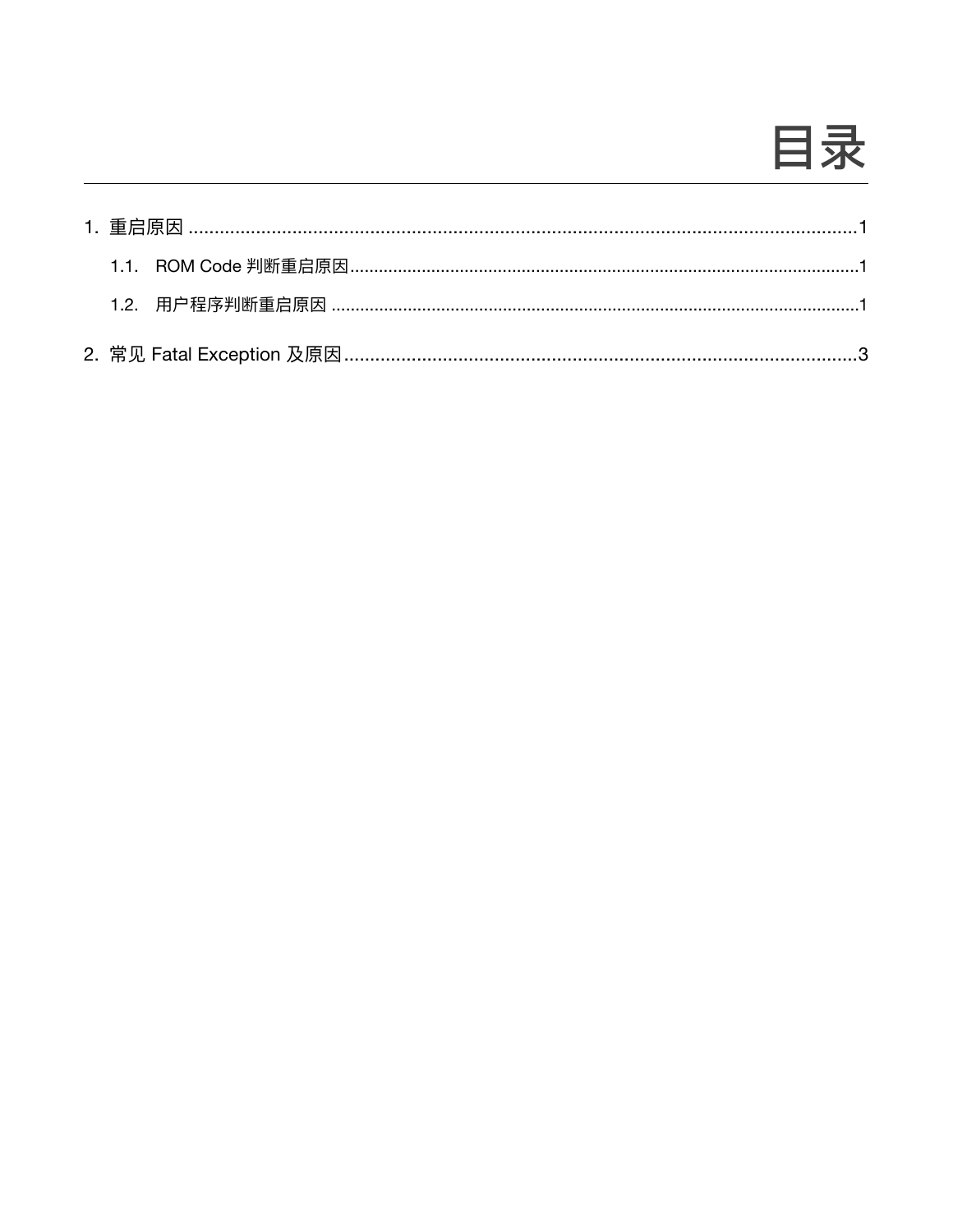

1. 
$$
\qquad \qquad \text{HERB}
$$

### 1.1. ROM Code 判断重启原因

ESP8266 每次重启, ROM code 都会将此次重启原因的序号打印出来, 如下图。用户可 以根据该序号知道此次重启的原因。这种调试方式用于用户程序无法启动,但是需要分析 此次重启原因时。

```
ets Jan 8 2013, rst cause: 1, boot mode: (3,2)
load 0x40100000, len 31320, room 16<br>tail 8
chksum 0x69
load 0x3ffe8000, len 2132, room 0<br>tail 4
chksum 0x44
chksum 0x44<br>load 0x3ffe8860, len 7712, room 4<br>tạil 12
chksum 0x11
csum 0x11
rf cal sector: 120<br>rf[112] : 00<br>rf[113] : 00<br>rf[113] : 00<br>rf[114] : 01
```
ROM code 里面打印的重置原因如下表。

|  |  |  |  | 表 1-1. ROM Code 判断重启原因 |  |
|--|--|--|--|------------------------|--|
|--|--|--|--|------------------------|--|

| Rst cause 号 | 原因                  |
|-------------|---------------------|
| $\Omega$    | 没有定义                |
|             | 电源重启                |
| 2           | 外部复位或 Deep-sleep 醒来 |
| 4           | 硬件 WDT 重启           |

#### **▲ 注意**:

软件 WDT 重启或者软件复位都会维持上次重启状态。比如第一次是电源重启,rst cause 为 1, 软件复位后 rst cause 仍然为 1。

#### 1.2. 用户程序判断重启原因

用户也可以通过应用层添加程序判断此次重启的原因。这种方式判断比较全面。该方式用 于发生崩溃的位置打印乱码,无法调试。

添加代码段如下:

struct rst\_info \*rtc\_info = system\_get\_rst\_info();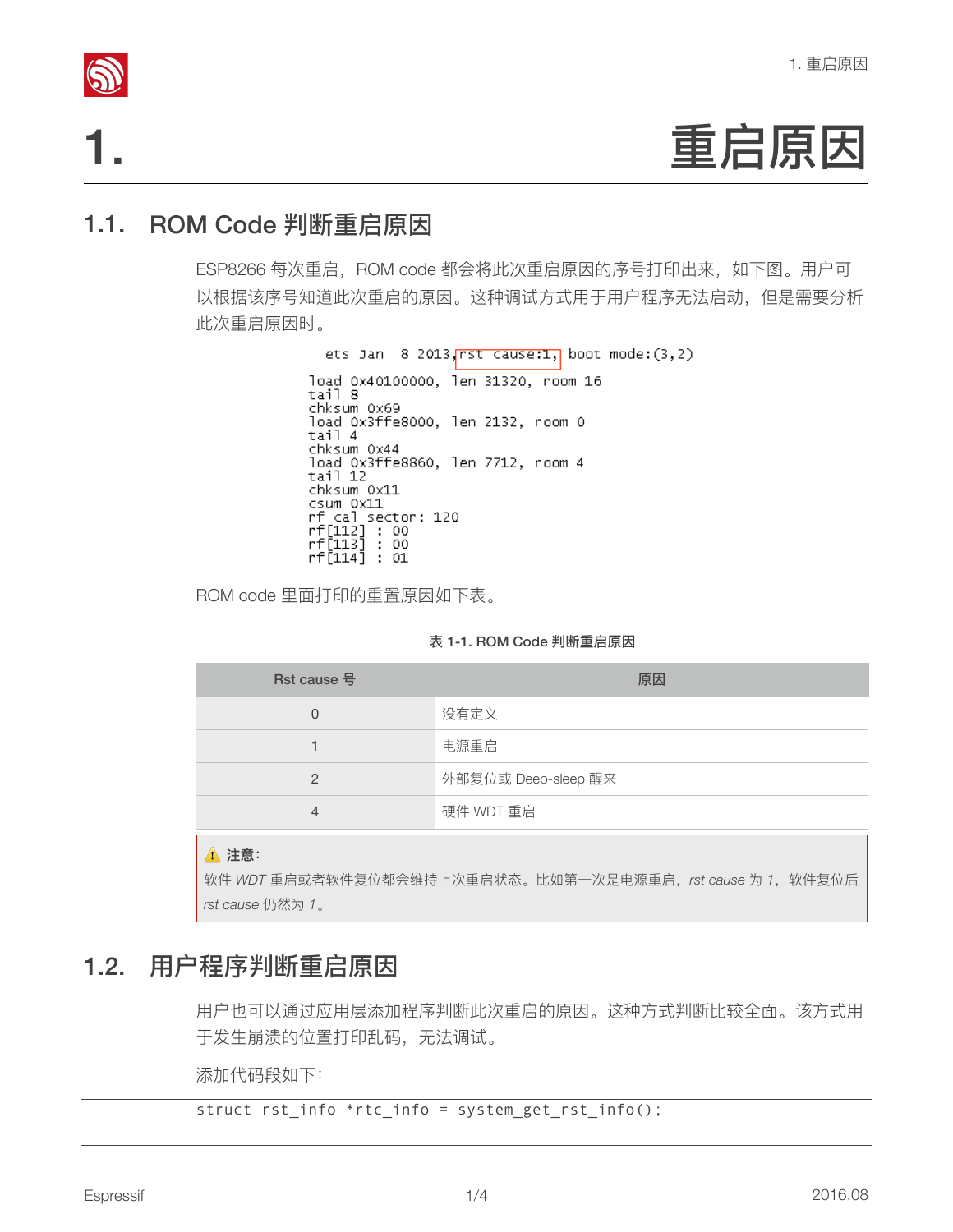

```
os_printf("reset reason: %x\n", rtc_info->reason); 
      if (rtc info->reason == REASON WDT RST ||
            rtc_info->reason == REASON EXCEPTION RST ||
            rtc_info->reason == REASON_SOFT_WDT_RST) {
            if (rtc_info->reason == REASON_EXCEPTION_RST) { 
                 os printf("Fatal exception (%d):\n", rtc_info-
>exccause); 
 } 
            os_printf("epc1=0x%08x, epc2=0x%08x, epc3=0x%08x, 
excvaddr=0x%08x, depc=0x%08x\n", 
                        rtc_info->epc1, rtc_info->epc2, rtc_info-
>epc3, rtc_info->excvaddr, rtc_info->depc);//此次会打印上次崩溃的地址, 多
用于崩溃时乱码调试。
       }
```
关于 system\_get\_rst\_info() 和相关数据结构, 请参考 SDK 的 API 参考: 《ESP8266 Non-OS SDK API 参考》和《ESP8266 RTOS SDK API 参考》(链接为: espressif.com/ [zh-hans/support/download/documents](http://espressif.com/zh-hans/support/download/documents)) 。

通过添加判断重启原因的代码,得到的重启原因如下表。

| Rst cause 号    | 原因                     | GPIO 状态 |
|----------------|------------------------|---------|
| $\Omega$       | 电源重启                   | 改变      |
|                | 硬件看门狗复位                | 改变      |
| 2              | <b>Fatal Exception</b> | 保持      |
| 3              | 软件看门狗复位                | 保持      |
| $\overline{4}$ | 软件复位                   | 保持      |
| 5              | Deep-sleep             | 改变      |
| 6              | 硬件复位                   | 改变      |

表 1-2. 用户程序判断重启原因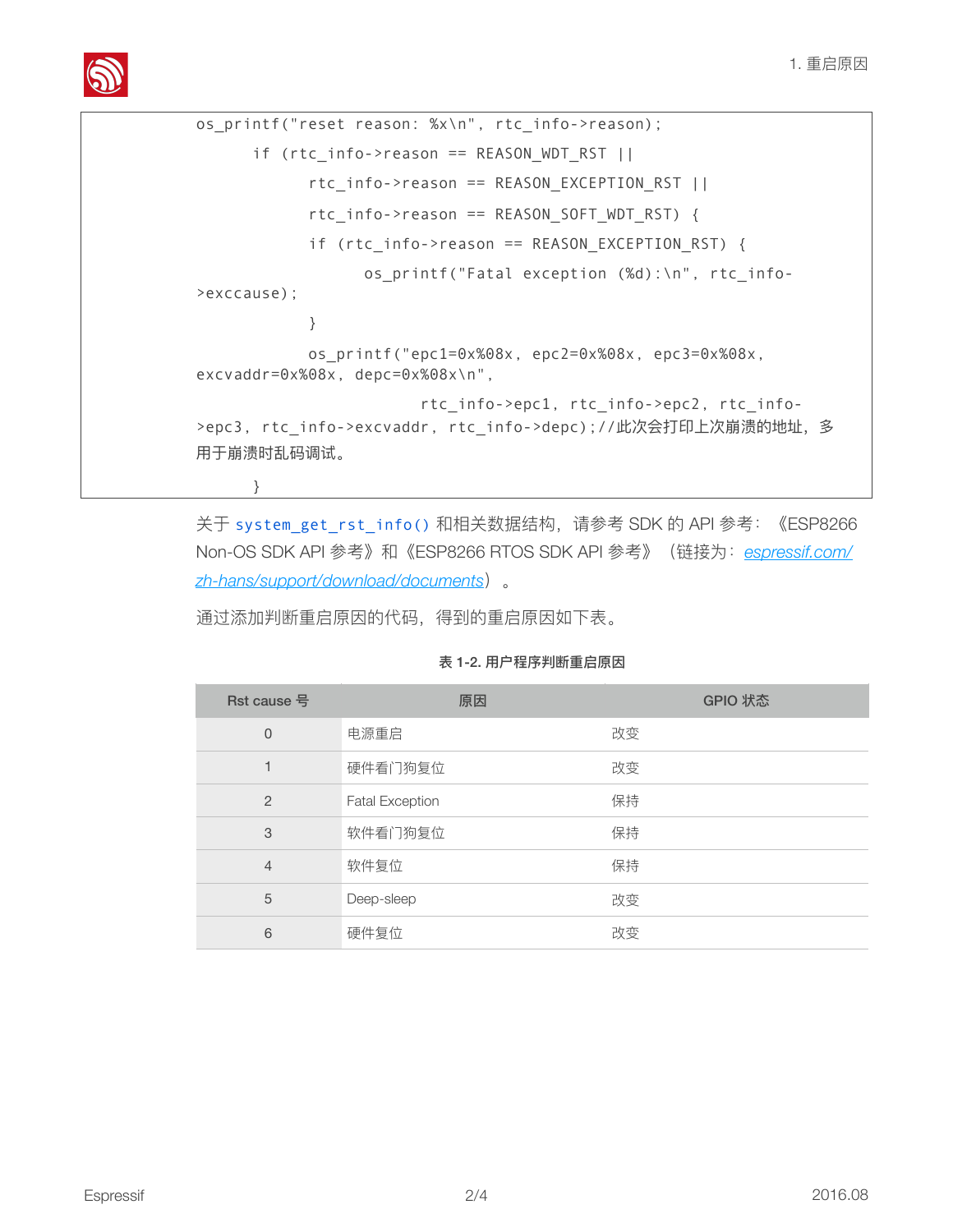

# 2. 常见 Fatal Exception 及原因

当程序崩溃时,可以根据 Fatal exception 号协助调试。Fatal exception 号以及描述如下。

#### 表 2-1. 常见 Fatal Exception 及原因

| Fatal exception 묵 | 描述         | 可能原因                                |
|-------------------|------------|-------------------------------------|
| $\Omega$          | 非法指令       | 1. BIN 文件被破坏<br>2. 函数指针野指针          |
| 6                 | 除数为 0      | 除数为 0                               |
| 9                 | 读/写操作地址非对齐 | 1. 读/写 Cache 地址不对齐<br>2. 函数指针野指针    |
| 28/29             | 访问非法地址     | 1. Cache 被关闭后访问 Cache<br>2. 函数指针野指针 |

比如:

```
Fatal exception (28):
epc1=0x4025bfa6, epc2=0x00000000, epc3=0x00000000, 
excvaddr=0x0000000f, depc=0x00000000
```
- ইຎֵአጱฎ *user1.1024.new.2.bin*҅ᮎԍ੪ࣁ *user1.1024.new.2.S* կ᯾ັᦤ exception 地址"0x4025bfa6", 然后在用户代码中添加打印进行调试。
- 如果使用的是 *eagle.irom0text.bin*, 就在 *eagle.S* 中查找 exception 地址。
- 如果查找不到对应地址, 说明程序崩溃问题是在中断中发生或者是 ROM 里面的代 码问题,比如:
	- *4000e190 <memset>*
	- *4000df48 <memcpy>*
	- *4000dea8 <memcmp>*
	- *4000de84 <bzero>*
	- *4000e1e0 <strstr>*